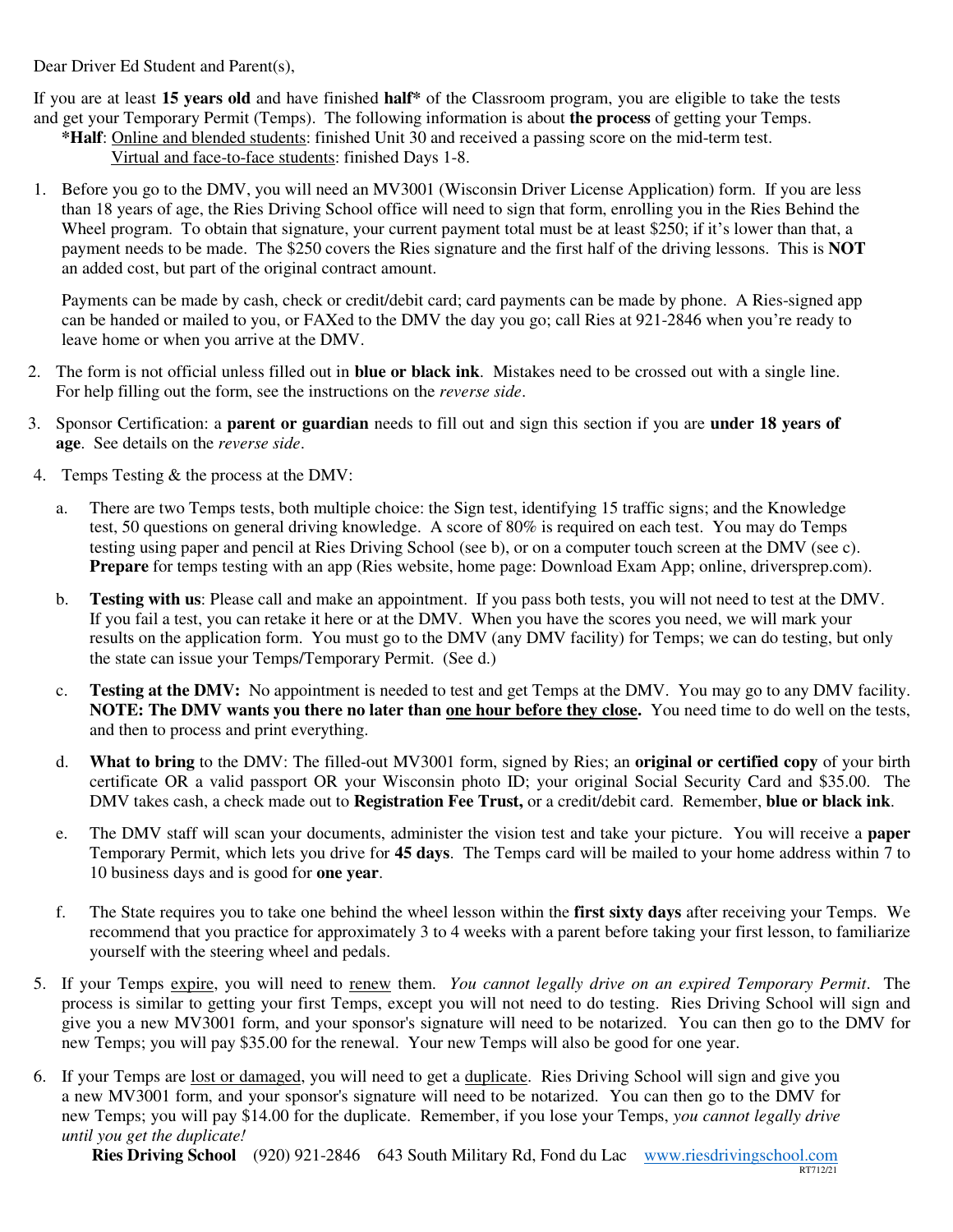Dear Ries Driving School student and parent(s),

This letter is about the **application form** (MV3001). If you received a form with the Ries signature (School Certification), this letter will help you fill out the rest. If not, go to the Ries website, riesdrivingschool.com, home page, click on Program Resources and print off the WI driver license application form and start from scratch.

### **Filling out the application form:**

Use **blue or black ink.** Anything printed needs to be in **block lettering** (all capital letters).

First line: **Social Security** number (required). **Name**: Entire first, middle, last names as shown on your birth certificate. **Birth date:** two digits each for month and date; if you don't have two, start with a zero; four digits for the year.

Second line: **Residence address:** You may abbreviate Street, Road, Avenue, etc., but use block lettering. **State:** WI. **County:** the name of the county, not the word County.

Third line: Use this line only if you are a foster/foreign exchange student; or if you wrote a fire number for your address in line 2 but get your mail at a Post Office box in town.

Fourth line: **Sex/Gender:** M or F. **Race:** W (White) All ancestors came from European countries other than Spain; H (Hispanic), B (Non-Hispanic Black), A (Asian or South Pacific Islander). **Eyes/Hair:** tell the colors, even if changed.

Numbered section: Check **#1** if you choose to be an organ donor. Check **#2** to avoid more junk mail. **#4**: If you ever got in trouble and an officer said your license is suspended, check YES and give the details. If you're not sure of your status, contact the DMV. **#8**: If you wear glasses or contacts, but think you can pass the vision test without them, take them along but don't mark **#8** until after the test. **#10:** If you were knocked out in sports, for example, mark YES and mark "Traumatic Brain or Head Injury"; you had a concussion. **#11**, Mark U.S. Citizen if you were born in the United States.

Line with black **X:** Write in cursive the name you printed on line 1, plus the date you go to the DMV to get Temps.

Side two, bottom panel, **DRIVER LICENSE APPLICANT UNDER AGE 18 ONLY.** Left side, **Applicant Certification**: Write in cursive the name you wrote on side one if you have not had a traffic ticket in the last 6 months.

**School Certification:** Ries Driving School marks this (the Ries signature). Our signature tells the DMV you are enrolled with us for the Behind the Wheel program. We also mark the Test Results section. If you do testing with us, we mark Pass or Fail. If not, we X out the boxes and draw a line through that section.

**Sponsor Certification:** A **parent or guardian** needs to sponsor you, if you are **under 18 years of age**. The signing next to the black X must be done in the presence of a **notary public** (an official, licensed witness commissioned by the state). Notaries can be found at banks/savings and loans/credit unions; real estate, insurance or law offices; the Department of Motor Vehicles, or Ries Driving School. The notary will fill in the required sections. There is no fee for notarizing.

### **Driving and Behind the Wheel Lessons:**

The standard Behind the Wheel program is six two-hour lessons, one hour observing and one driving. The state requires you to drive a **full six months** on your Temps if you receive them when you are 15.5 or older. After the first lesson, we suggest that you spread out the rest (i.e., one lesson every 3 to 4 weeks) over the 6 months. That way you have a few weeks to practice the maneuvers you learned in the previous lesson before you go to the next one. **If the student**  acquired the temporary permit at 15 years of age, we suggest spreading the lessons out every  $6 - 8$  weeks over that **year they hold their temporary permit.** 

If you're taking a Road Test, start planning for it about halfway through Behind the Wheel. The DMV schedules Road Test appointments 11 ½ weeks ahead. Schedule your last Ries lesson two to three weeks before the Road Test.

We schedule Behind the Wheel lessons **one week ahead**. Each Monday at 9 am, we start booking the following week's appointments. We continue to schedule throughout the week until all appointments are filled. Your best picks are early in the week; you or a family member may call (920) 921-2846. You can buddy up with a friend, too.

If you have questions on this information, please call, or email us at info@riesdrivingschool.com.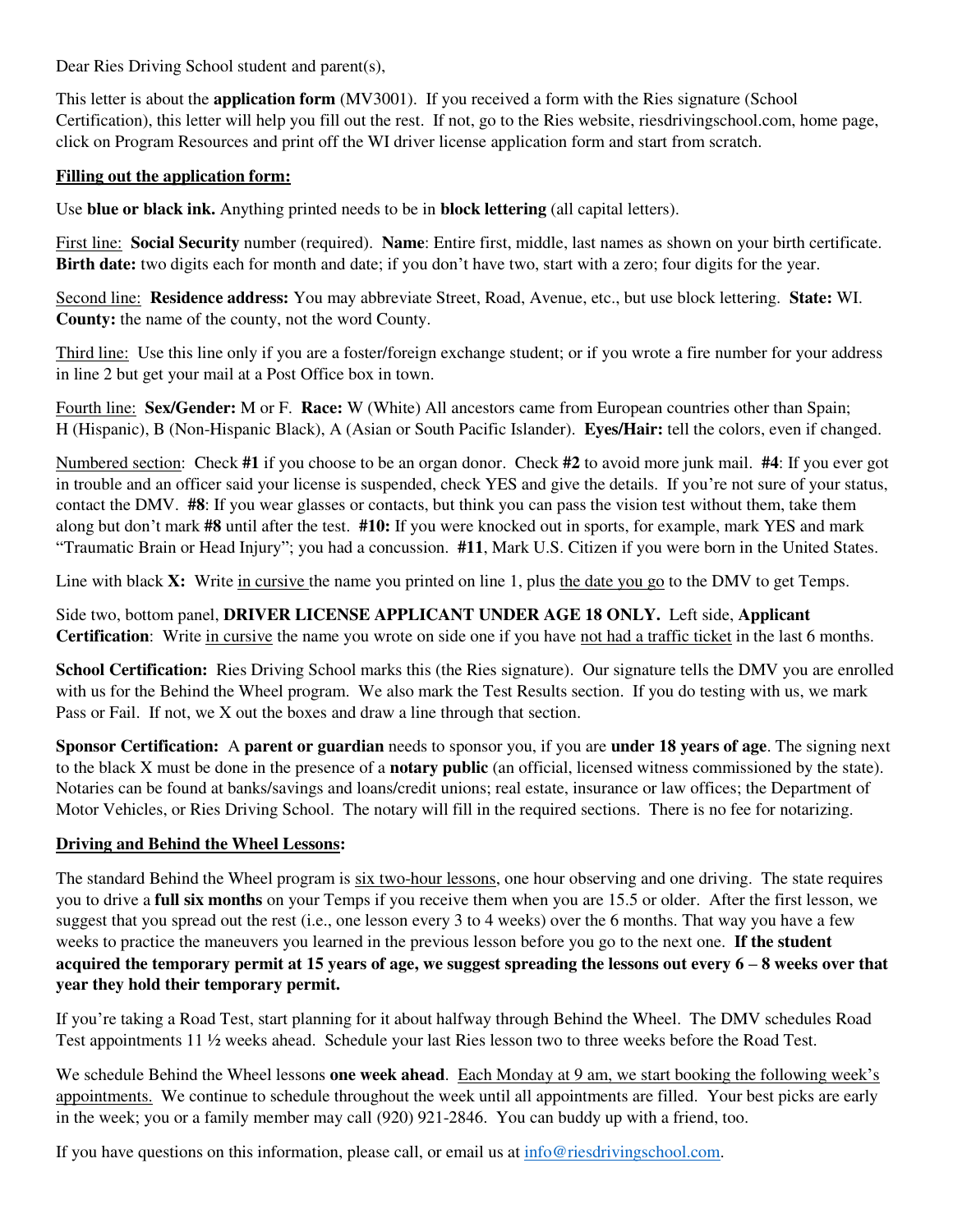KT9/14/21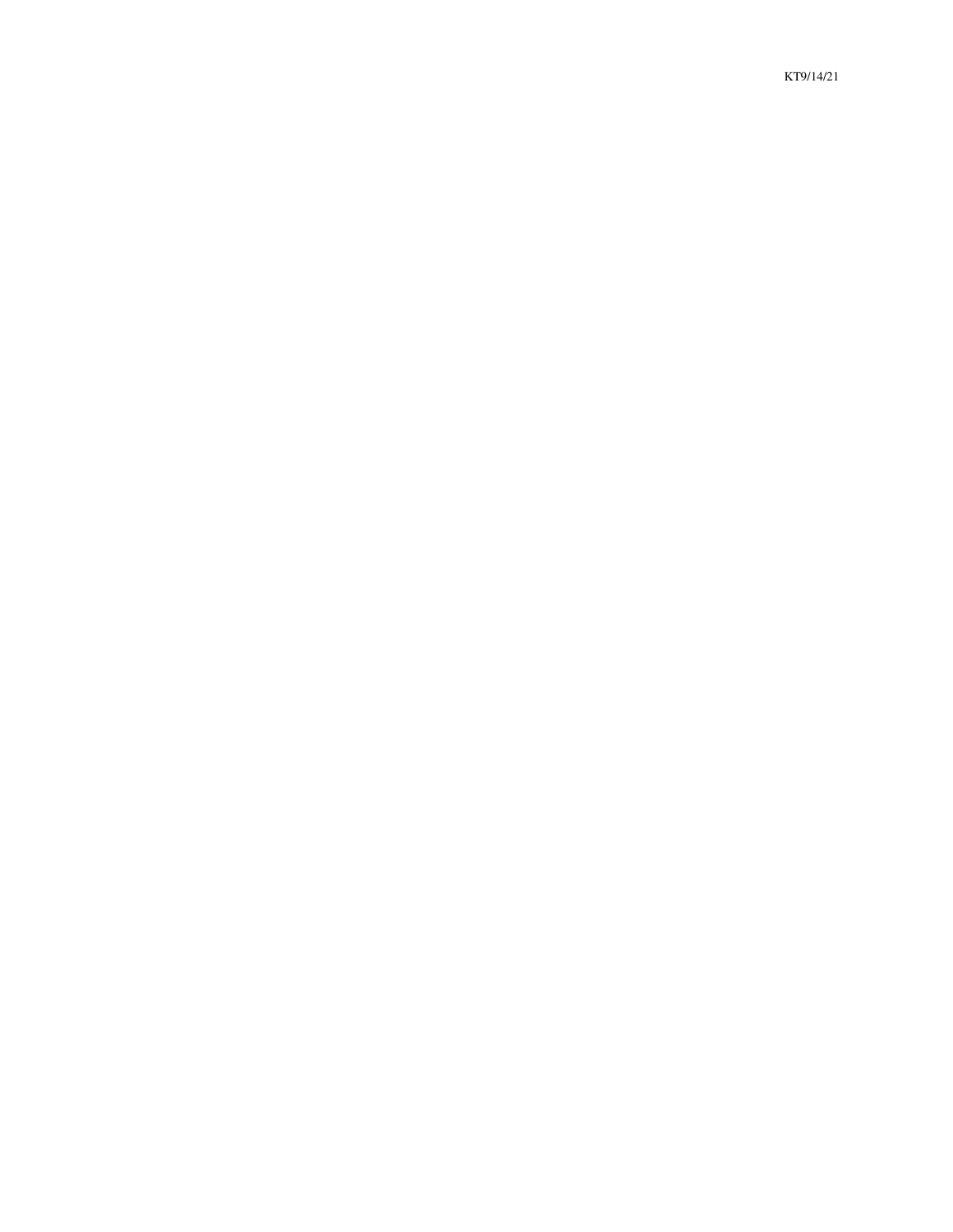# **NOTICE NOTICE NOTICE NOTICE NOTICE NOTICE**

Regarding the Behind-the-Wheel, please beware that:

**1:** You must go for your temps within 60 days of getting a school signature on your temps application.

## **2: You must begin Behind-the-Wheel training within 60 days of getting your temps. Call Ries Driving School for an appointment.**

**3:** You may begin Behind-the-Wheel before finishing Classroom; but you may not finish Behind-the-Wheel before you finish Classroom. If you have missed any class session(s), call Ries Driving School to set up a make-up date.

**4:** You may not have more than two Behind-the-Wheel lessons in one week's time.

**5:** You must drive a full six months on your temps.

**6:** You must begin Behind-the-Wheel lessons within 13 months of finishing classroom, or you must take the Classroom Refresher.

Date \_\_\_\_\_\_\_\_\_\_\_\_\_\_\_\_\_\_\_\_\_\_

**Every effort is made on our end to schedule behind-the-wheel lessons to suit the times and locations of our students. Lessons set up in Fond du Lac have the most flexibility.** 

**We advise every student to schedule the sixth and final behind the wheel lesson no later than three weeks before the road test date.** 

**We must insist that we be notified at least 24 hours in advance if an appointment will be missed. If such notice is not given, as stated in the contract between us, we will charge for the missed lesson. This penalty may be waived at our discretion in case of an emergency.** 

## **NOTICE NOTICE NOTICE NOTICE NOTICE NOTICE**

sm– 5/08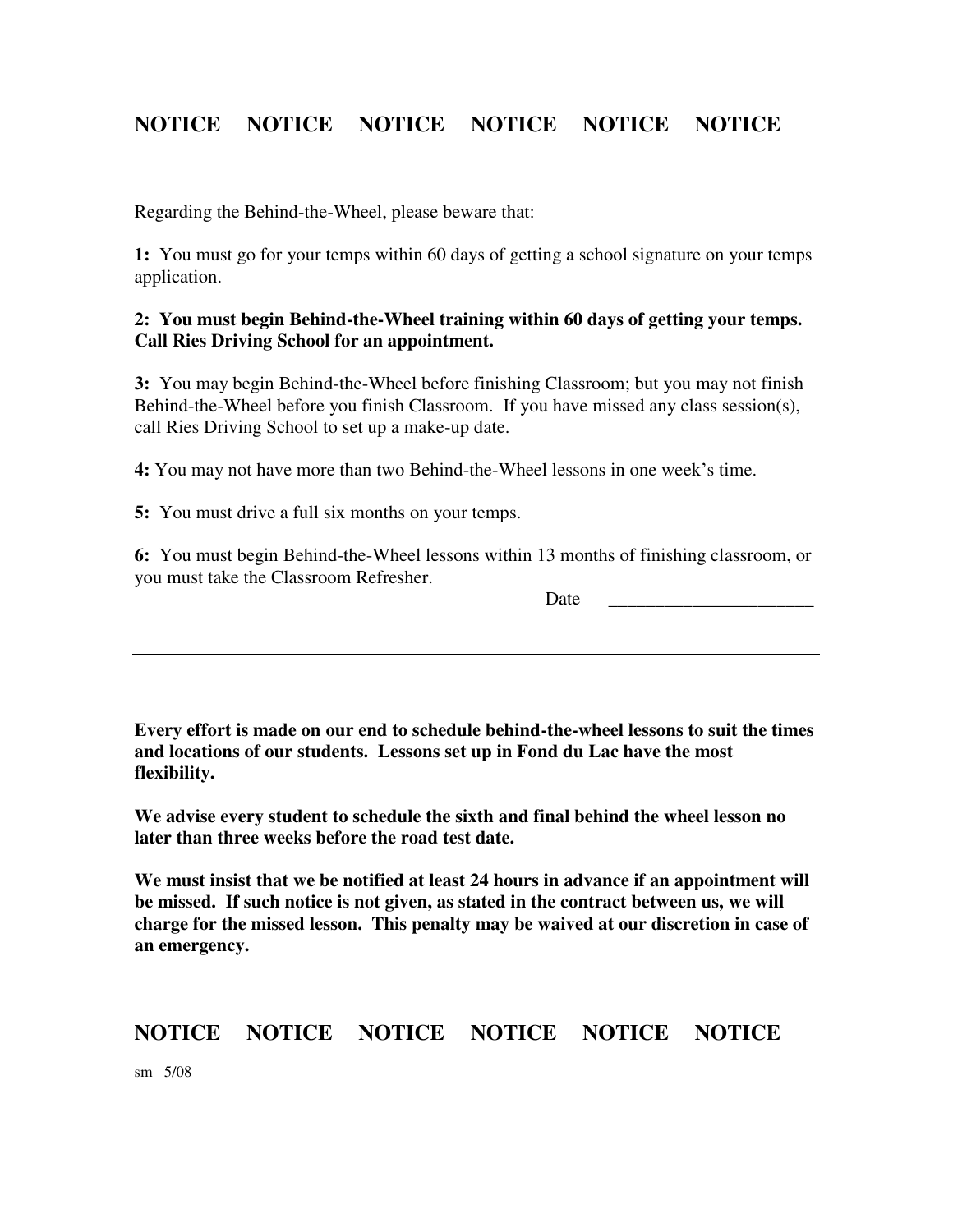#### **Restrictions of the Instruction Permit**

You may drive only when you:

are accompanied by a person with two years driving experience who holds a valid **regular**  license (cannot be a probationary or occupational) and who sits in the front passenger seat **and is** 

- a qualified instructor 19 or older (Up to three others may ride along if the car is equipped with dual controls.), **or**
- a parent, guardian or spouse 19 or older (Your immediate family members may ride along in the back seat.), **or**
- a person 21 or older. (If you are under 18, this person must be designated in writing by your parent or guardian prior to accompanying you while driving a vehicle.)

#### **GDL Restrictions of the Probationary License**

If you are under 18, for the first nine months of holding your probationary license you will have the following restrictions:

- 1. From 5 a.m. to midnight, you can drive alone and travel anywhere. In addition, any number of your immediate family members (including legal guardian) and the following people can ride with you:
	- **one** person who holds a valid regular (non-probationary) license with at least two years driving experience **and** who is one of the following:
		- = a qualified instructor 19 or older, **or**
		- = a person 21 or older
	- **one** other person (e.g., friend or date)
- 2. From midnight to 5 a.m.
	- **If driving between home, school, and/or work you can drive alone.** The same people as listed in number one above can be with you.
	- **If driving anywhere else, you must have one of the following people seated beside you: =** a parent or guardian
		- = **one** person who holds a valid regular (non-probationary) license with two years of licensed driving experience **and** who is one of the following:
			- a qualified instructor or spouse 19 or older, **or**
			- a person 21 or older
		- = In addition, you can have any number of your immediate family members and one other person ride with you.
- 3. Restrictions will be extended six months if:
	- you are convicted of a moving violation, **or**
	- you violate any of the restrictions, **or**
	- your license is revoked or suspended for any reason.

**Note:** The term of the passenger and time-of-day restriction stops while your operating privilege is suspended or revoked. It resumes again when your operating privilege is reinstated.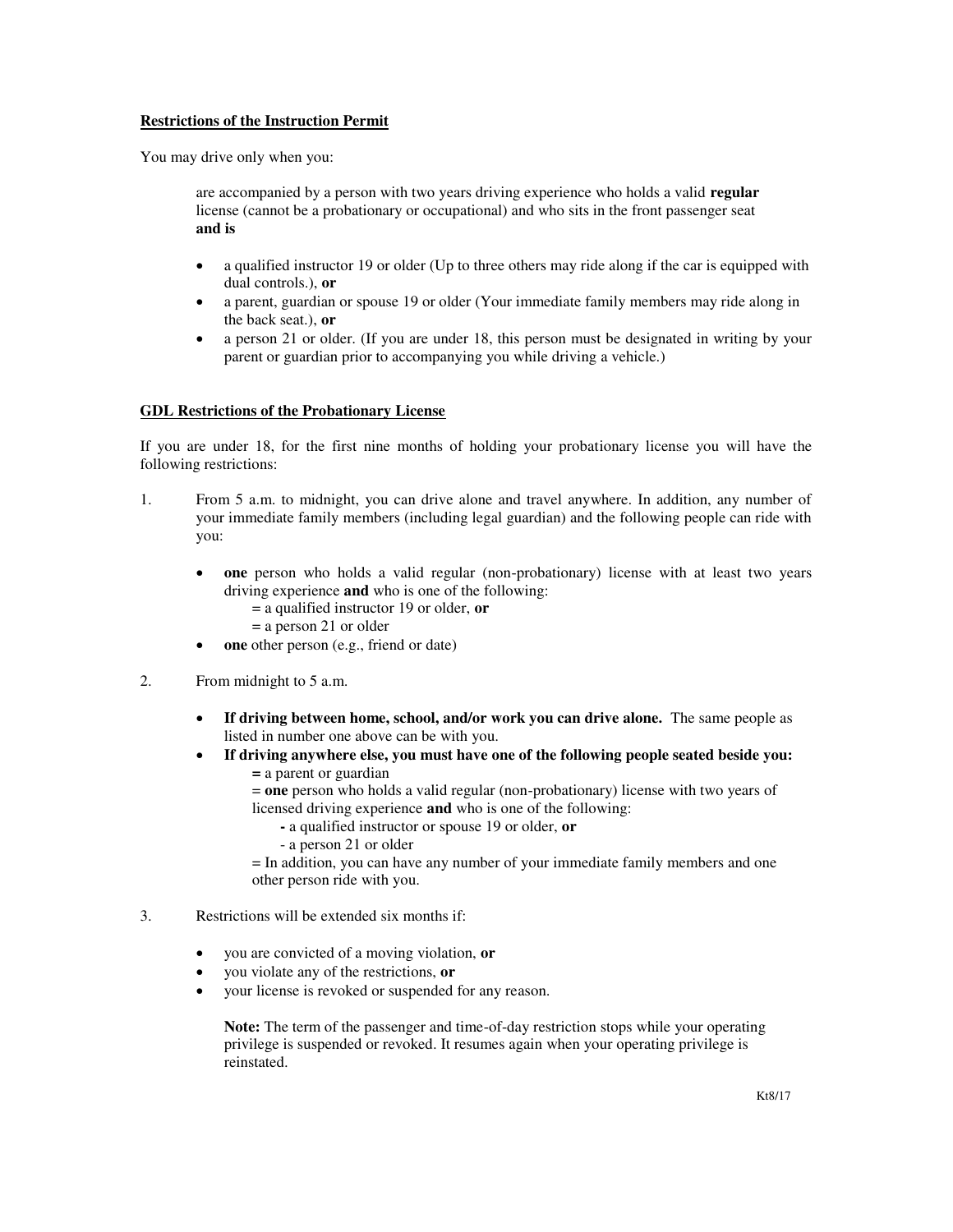### **SKILLS TEST GUIDE**

#### **TURNS**

#### Approach

Traffic Checks - Before a driver even reaches the corner (about the time he/she puts on the turn signal), a check of traffic should be made. Head movement and peripheral vision alerts what is in front of the driver, but a check of the rearview mirror must be made to see what is going on behind you.

Signal - In the city the turn signal should be activated 100' before the corner. Signaling too early or too late confuses other traffic.

Decelerate - There should be a smooth deceleration not only for safety but also for comfort of passengers. Passengers should not be thrown back and forth because of poor or late deceleration.

#### Stop

Gap - A driver should be far enough behind the vehicle front as to see the entire rear bumper. Better still, the driver should be able to see the rear tires of the car in front. Defensive driving means keeping the defensive zone around you.

Stop Line - Always stop before a painted line at a corner. If no stop line is there, stop before the crosswalk. Pedestrians have the right of way.

Wheels Straight - For safety, Keep your wheels straight until you can actually start the turn, especially the left turns. If rear ended you do not want tot be pushed into on coming traffic.

#### Turning

Traffic Check- Check both ways and quite thoroughly for traffic before turning

Gears - Shift gears before the turn, never during the turn.

Speed - Again, turns should be made so the passenger is not thrown about by centrifugal force.

Wide/Short - Turns should not be made so wide as to interfere with other lanes of traffic. Taking corners too short, especially left turns, may cut off other traffic.

#### Completing Turn

Correct Lane - By law a driver is required to turn into the correct lane on a multiple lane street. Check the drivers manual about turning at multiple- lane streets.

#### **INTERSECTIONS**

Stopping at Intersection

Traffic Check - Check traffic pattern around you, including rearview mirror, before you reach the corner.

Decelerate - See TURNS/Stop/Gap and stop line

#### Driving Through

Traffic Check - check for traffic both ways well before committing yourself to driving through an intersection. At uncontrolled intersections, yield to traffic on your right. Be ready to stop if traffic on your left does not yield to you. Defensive driving!

Cover Brake - Be ready to apply the brake.

#### **\*\*\*IF A DRIVER NEITHER LOOKS OR COVERS THE BRAKE AT AN UNCONTROLLED INTERSECTION, IT IS AN IMMEDIATE DISQUALIFICATION.\*\***

#### **URBAN SECTION**

Traffic Check - Check the rearview mirror about every 8-10 seconds to have an overall knowledge of the traffic pattern.

#### Lane Changes

Traffic Check - A lane change requires not only a check of traffic by using mirrors, but also a check of the "blind spot."This can only be done by turning one's head in the direction he/she moving, glancing to the rear.

### **Y-TURN**

#### Approach

Traffic Check - Glance to the rear and check over the right shoulder when pulling to the curb.

Signal - Turn on the right turn signal to alert others you are moving right.

#### **Performance**

Traffic Check - Check over your left shoulder before leaving the curb to start this maneuver. Once across the street, check both up and down the street before starting the backing part of the Y- turn. While backing look back.

Pullups - The Y-turn should be done in 3 steps (pulling across, backing, and pulling out) No additional pull-ups should be needed.

#### Resume

Traffic Check - Check one last time to your right before pulling out to resume driving down the street.

#### **HILL STOP/START**

#### Approach

Traffic Check - See Y-TURN/Approach/Traffic Check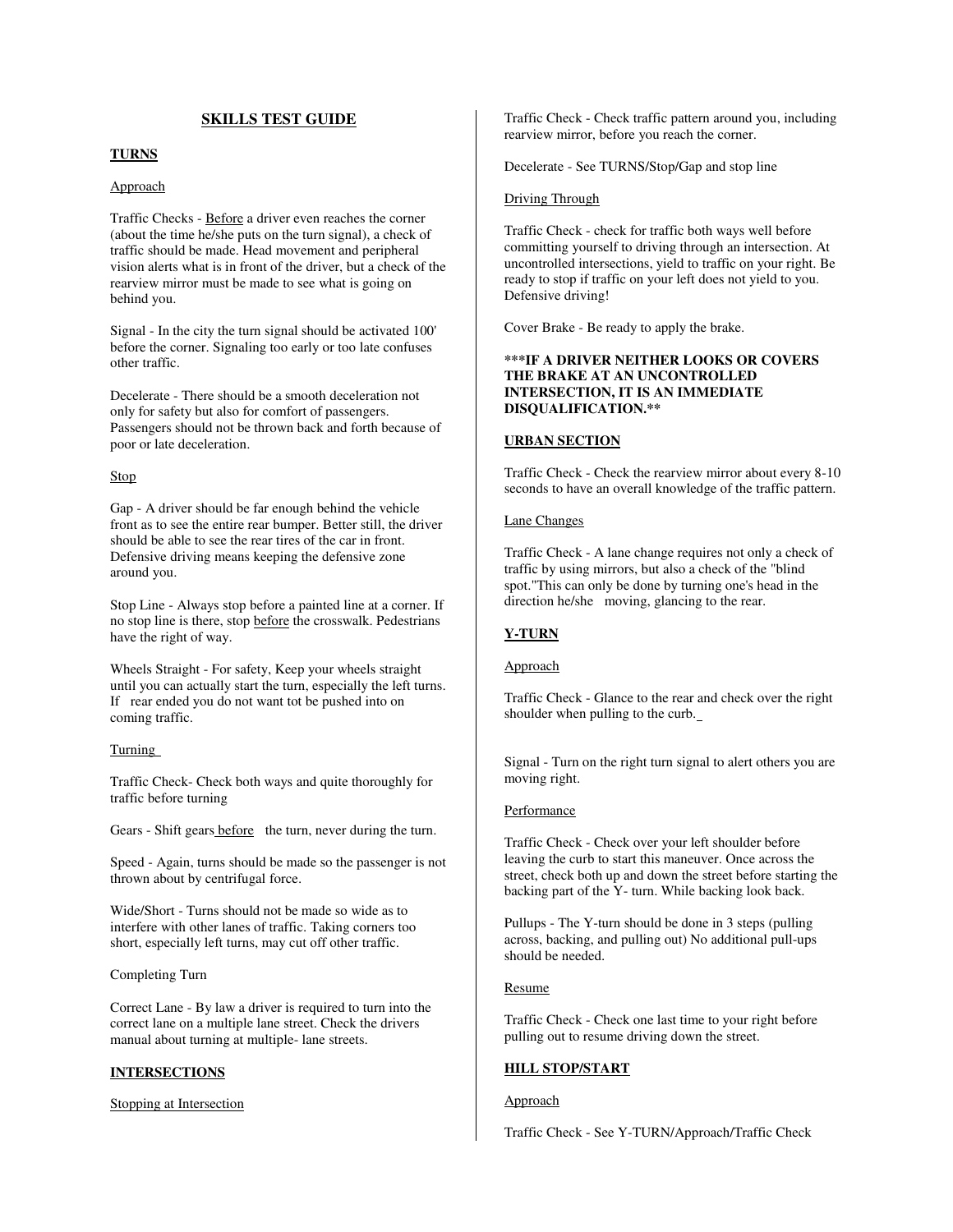#### Signal - See Y-TURN/Approach/Signal

#### Stop

Wheels - Check the drivers manual for proper way to turn the wheels while parking on a hill.

#### Resume

Traffic Check - Always check the "blind spot" over your left shoulder before pulling back into traffic. (Turn your head and look back.)

#### **PARKING SKILLS**

NOTE : The examiner will always try to find a vehicle in the street during the skill test to conduct a parallel parking maneuver. If no vehicle can be found, the driver will be evaluated here on his/her skills in parking in the lot at the driver test station.

#### Approach

Traffic Check - See Y-TURN/Approach/Traffic Check

Signal - SeeY-TURN/ Approach/Signal

#### Park

Spacing - A legally parked vehicle should not be more than 1' from the curb or closer than 2' from the vehicle in the front and back.

Pull-up - Once backed into the parking stall, only one pull-up is necessary to straighten and align the vehicle.

Resume

Traffic Check - See HILL STOP/ Resume/Traffic Check

#### **Backing**

Positioning and Resume is the same as the Hill Stop/Start

Control - Back no faster than a slow walk

#### **HAZARD RECOGNITION**

Traffic Check - Railroad crossing are hazards that should be checked before crossing. Always check intersections with multiple tracks for more than one train.

Knowledge of Vehicle - Take time to learn where the instruments are and how they work.

#### **BEHIND-THE-WHEEL: 6 LESSONS**

**We encourage the parents to get involved in their student's Drivers Education. The following is a list of the lessons that the student will be taught each time he/she takes a lesson from us. Ries Driving School asks the parents to spend two to three hours practicing with their student after each lesson. After a student takes a** 

**lesson from Ries Driving School, they should practice what they learned and then start preparing for the nest lesson in order that we can build on what was taught.** 

**1. Introductory Lesson - will be focusing on the vehicle's controls, speed and vehicle contol, and the rules and regulations of the road.** 

**2. One Ways, Y-turns, Hill Parks - will be working on right and left turns. Will practice y-turns, hill parks, railroad crossings and uncontrolled intersections.** 

**3. Parallel Parking - will continue work on turns but will also concentrate on lane changes and parallel parking.** 

**4. Highway Lesson - will work on entering and exiting the highway and review city driving.** 

**5. Review Lesson - will review any and all requests from students.** 

**6. Final Lesson - will have the student take a test similar to the Road Test and then assess their driving performance. Excellent lesson for the student to find out how well they are doing.** 

**If you have any questions as you are working with your student, please contact us at 921-2846!**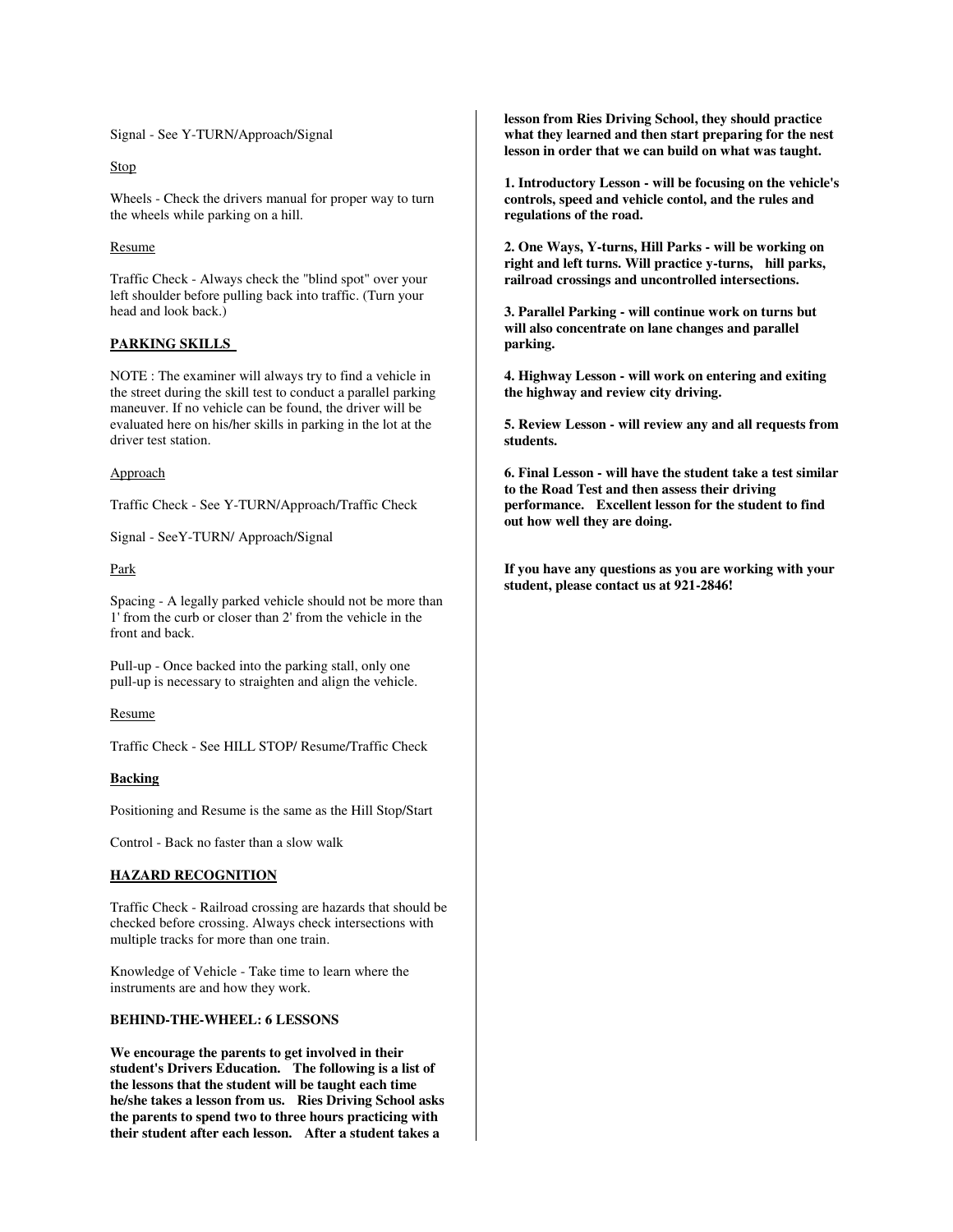## **SPONSORSHIP WITHDRAWAL**



Wisconsin Department of Transportation<br>MV3118 8/2021 MV3118

As authorized by s.343.15(3) Wis. Stats., I certify that I am the adult sponsor of the identified minor. I withdraw my sponsorship of the minor identified below and request that the license of this minor be canceled. I understand the only person who may withdraw sponsorship of minor is the adult sponsor who signed the last application for the license.

| Minor Name - Please Print (First, Middle, Last)                                                  | Minor Birth Date                                                |
|--------------------------------------------------------------------------------------------------|-----------------------------------------------------------------|
|                                                                                                  | $\hspace{0.5cm}$<br>M<br>D.<br>D                                |
| Minor Address (Street, City, State, Zip Code)                                                    | Wisconsin Driver License Number of Minor                        |
|                                                                                                  | $\hspace{0.5cm}$<br>$10 -$<br>$11 -$<br>12<br>$13 -$<br>9<br>14 |
| Sponsor Name - Please Print (First, Middle, Last)                                                | Relationship to Minor                                           |
|                                                                                                  |                                                                 |
| Sponsor Address - If different from that of minor (Street, City, State, Zip Code)                |                                                                 |
| Mail To:<br>Wisconsin Department of Transportation<br>Division of Motor Vehicles                 |                                                                 |
| P.O. Box 7995<br>Madison, WI 53707-7995                                                          | х                                                               |
| The Wisconsin Department of Transportation complies with the Americans with<br>Disabilities Act. | (Sponsor Signature)<br>(Date)                                   |
|                                                                                                  |                                                                 |

**To withdraw sponsorship and have the license canceled, complete form MV3118 above. Detach and mail to the address given. A person may reinstate the license by submitting a new application and paying the reinstatement fee (\$60.00). If the applicant for reinstatement is under 18 years of age, sponsorship (by an eligible adult) is required.**

### **PERSONS WITHOUT AN ADULT SPONSOR**

s.343.15(4) Wis. Stats.: The department may issue a license to a person who is under 18 years of age even though an adult sponsor has not signed the application for license if such person is in one of the classes specified in this subsection or in a substantially similar class specified by the department by rule and if a certificate of insurance to the effect that such person is covered by a motor vehicle policy of liability insurance meeting the requirements of s.344.33 Wis. Stats. has been filed with the department. Such policy may be canceled or terminated only after notice as provided in s.344.34 Wis. Stats.

- (a) A person who does not have a living parent.
- (b) A person who does not reside with his or her parents and who is a full time student or earning a living.
- (c) A person who is a ward of the state, county or court and who has been placed in a foster home or in the care of a religious welfare service.
- (d) A person who is married and whose spouse is under 18 years of age.

### **FILING CERTIFICATE OF INSURANCE SR22 IN LIEU OF SPONSORSHIP**

- 1. Tell your insurance agent that you are filing insurance "in lieu of sponsorship." Be sure the agent understands the filing is not required because of a revocation of your operating privilege.
- 2. The insurance company should give you an original Certificate of Insurance SR22 which certifies you have insurance.
- 3. Present the original SR22 at your local DMV Service Center when you apply for your license.

### **NOTIFICATION OF JUVENILE TRAFFIC VIOLATION OR REVOCATION**

s.343.15(5) Wis. Stats.: When a citation for a moving traffic violation, under chs. 341 to 349 or under a local ordinance in conformity therewith, is issued to or a notice revocation under s.351.027 Wis. Stats. is sent to a person who is under 18 years of age and required to have a sponsor under this section, the issuing or filing agency shall, within 7 days, notify the person's sponsor or parents of the violation or notice. When the Secretary suspends or revokes the operating privilege of a person who is under 18 years of age and who possesses a license and who is required to have a sponsor under this section or when the Secretary receives notice that a court has suspended or revoked the operating privilege of such a person, the Secretary shall, within 14 days after the suspension or revocation or receipt of the notice of suspension or revocation by the court, respectively notify the person's sponsor or parents of the suspension or revocation.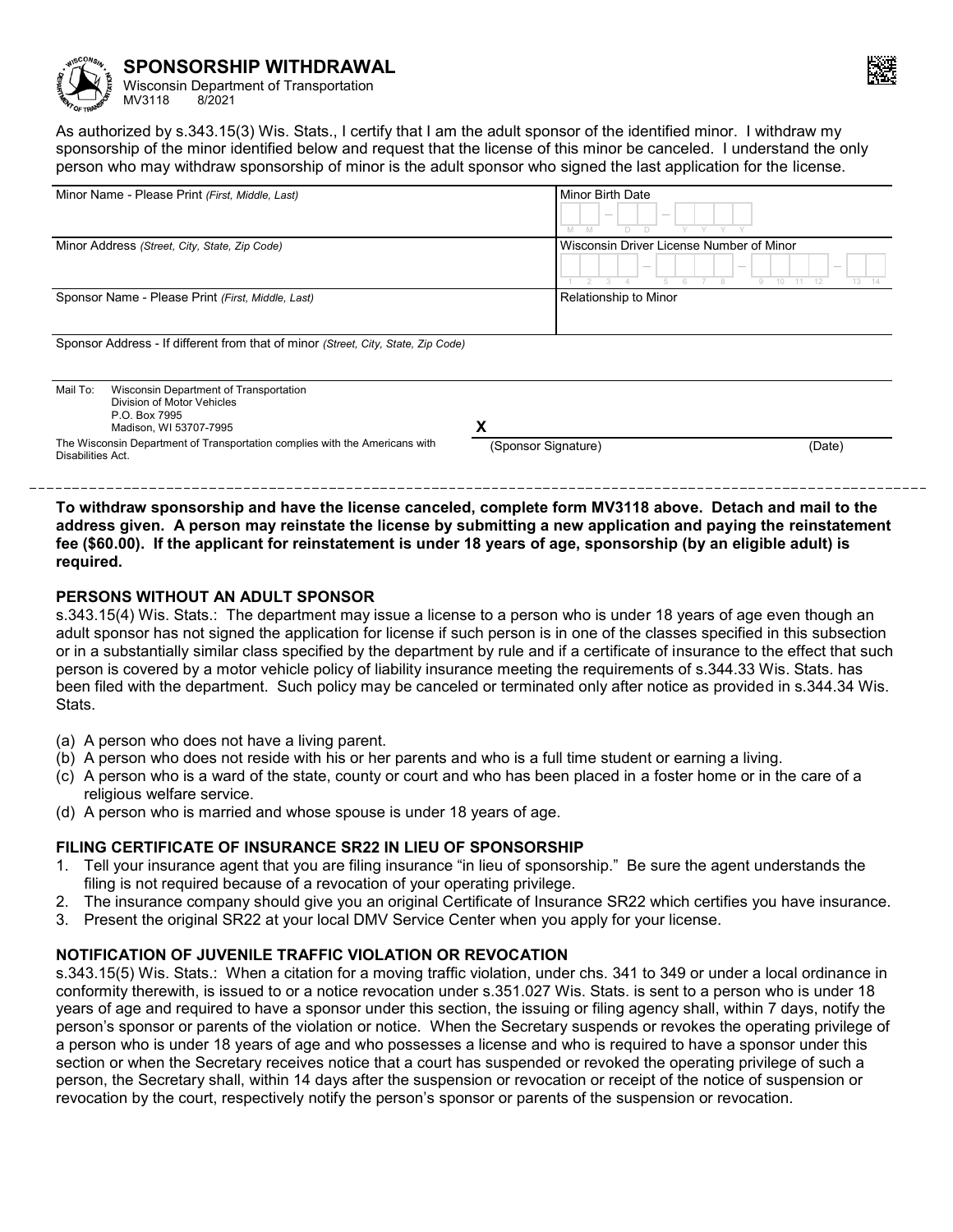## **SPONSORSHIP INFORMATION**

Wisconsin Department of Transportation MV3118

### **WHO MAY SIGN AS SPONSOR**

s.343.15(1)(a) Wis. Stats.: Except as provided in sub. (4), the application of any person under 18 years of age for a license shall be signed and verified by either of the applicant's parents, or a stepparent of the applicant or other adult sponsor, as defined by the department by rule. The application shall be signed and verified before a traffic officer, a duly authorized agent of the department or a person duly authorized to administer oaths.

Chapter Trans 102.21 Wis. Admin. Code, Sponsorship of persons under 18 years of age.

(1) DEFINITIONS. In this section:

- (a) "Adult" means a person who is 18 years of age or older.
- (b) "Foster parent" means a person licensed to operate a foster home or treatment foster home under s.48.62 Stats.
- (c) "Guardian" means the person named by the court having the duty and authority of guardianship.
- (d) "Minor" means a person less than 18 years of age.
- (e) "Parent" means either a biological parent, a husband who has consented to the artificial insemination of his wife under s.891.40 Wis. Stats., or a parent by adoption. If the child is a non-marital child who is not adopted or whose parents do not subsequently intermarry under s.767.60 Wis. Stats., "parent" includes a person adjudged in a judicial proceeding to be the biological father. "Parent" does not include any person whose parental rights have been terminated.
- (f) "Stepparent" means a person who is married to the minor's biological or adoptive parent and is not a biological or adoptive parent of the minor.
- (2) ADULT SPONSORS. The following adults may sponsor a minor's application for Wisconsin operator's license:
	- (a) The minor's parent, stepparent or guardian.
	- (b) The minor's spouse.
	- (c) The minor's grandparent, brother, sister, aunt, uncle or foster parent if the minor does not reside with any of the persons identified in par. (a).
	- (d) The person with whom a foreign exchange student resides if the foreign exchange student is from outside the United States and is not residing with any of the person identified in par. (a).
- (3) POWERS OF ATTORNEY. An adult holding a valid power of attorney may execute the sponsorship form for a minor on behalf of a sponsor.
- (4) PROOF OF IDENTITY. A sponsor or attorney-in-fact of a sponsor shall provide proof of identity satisfying the requirements of chapter Trans 102.15 (4) when a department representative acts as the witness to a sponsor's or attorney's in-fact signature.

### **EDUCATIONAL AND NONHABITUAL TRUANT VERIFICATION**

s.345.15(1)(b) Wis. Stats.: The adult sponsor under par. (a) shall sign and verify on the application that the person under 18 years of age is enrolled in a school program or high school equivalency program and is not a habitual truant as defined in s.118.16(1)(a) Wis. Stats., has graduated from high school or been granted a declaration of high school graduation equivalency or is enrolled in a home based private educational program as defined in s.115.001(3g) Wis. Stats.

### **CERTIFICATION OF BEHIND-THE-WHEEL DRIVING EXPERIENCE**

To be eligible for a Probationary driver license, the adult sponsor must certify the minor has accumulated at least 50 hours of behind-the-wheel driving experience, at least 10 hours of which were during hours of darkness.

### **LIABILITY OF SPONSOR**

s.343.15(2)(b) Wis. Stats.: Any negligence or willful misconduct of a person under the age of 18 years when operating a motor vehicle upon the highways is imputed to the parents where both have custody and either parent signed as sponsor, otherwise, it is imputed to the adult sponsor who signed the application for such person's license. **The parents or the adult sponsor is jointly and severally liable with such operator for any damages caused by such negligent or willful misconduct.**

### **SPONSOR RELEASE FROM LIABILITY**

s. 343.15(3) Wis. Stats.: Any adult who signed the application of a person under the age of 18 years for a license may thereafter file with the department a verified written request that the license of such minor be canceled. Within 10 days of receipt of such request the department shall cancel the license. When the license has been canceled, the adult who signed the application and the parents or guardian of such minor is relieved from the liability which otherwise would be imposed under sub. (2) by reason of having signed such application or being a parent or guardian, insofar as any negligence or willful misconduct on the part of the minor while operating a motor vehicle subsequent to the cancellation concerned.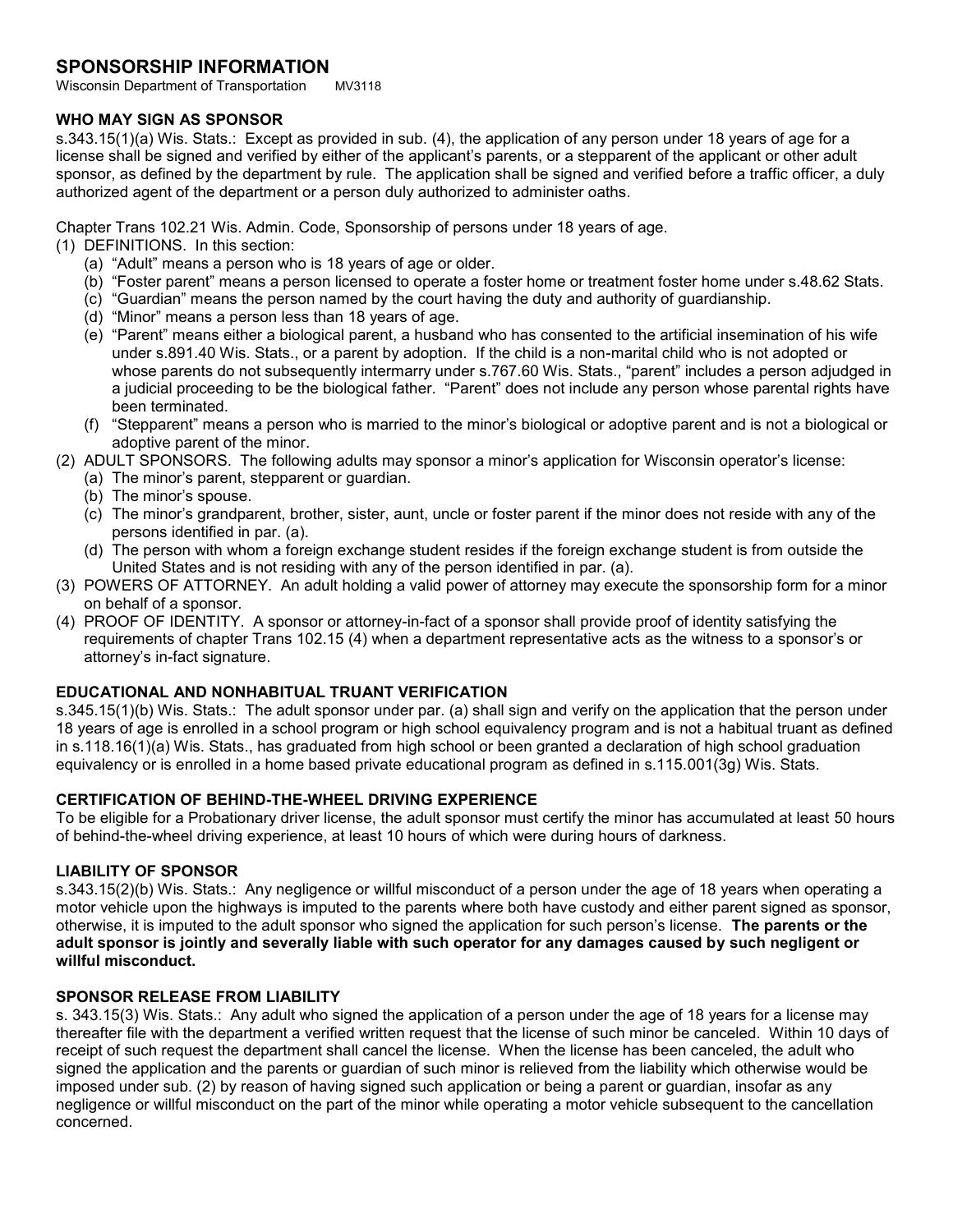Dear Ries Driving School Student and Parent(s),

Making an appointment for a **Road Test** can be challenging.

**TELEPHONE:** When you call the phone number printed in the Handbook for making Road Test appointments, you will be given a different phone number: 1-608-264-7478; this number is not toll-free. To use the system at that number, you need the Social Security number and birthdate of the person the appointment will be for.

**INTERNET:** A much better option, encouraged at DMV phone numbers, is using the Web. The Road Test Web address is printed in the Handbook, and a link is available at www.riesdrivingschool.com. Either way, you have access 24/7, and you can search the schedules of various DMV centers to find a convenient day and time.

**STRATEGY IS KEY:** First of all, start working on your appointment about three months before you plan to take the Road Test. The Road Test appointments offered by phone or online could be over **11 ½ weeks** ahead. They only release 60% of the road tests at this time. Each day the DMV may add more lessons on a month ahead.

**RESCHEDULING:** If you schedule a Road Test online and later go online to change it, the DMV appointment system first asks for identifying information you put in the first time. It asks whether you want to reschedule or exit. If you click Reschedule once, the system shows you other options; but when you change the appointment and click Reschedule again, it cancels the old appointment and replaces it with the new.

**WE CAN HELP:** We are willing to help, and we can in some ways, to complete driver training requirements. Just ask. Especially the first time through the process, we can help you walk the maze. The scheduling process takes planning, a bit of skill, and sometimes *a lot* of patience. Good luck in your quest!

> Sincerely, Ries Driving School

Kt 8/17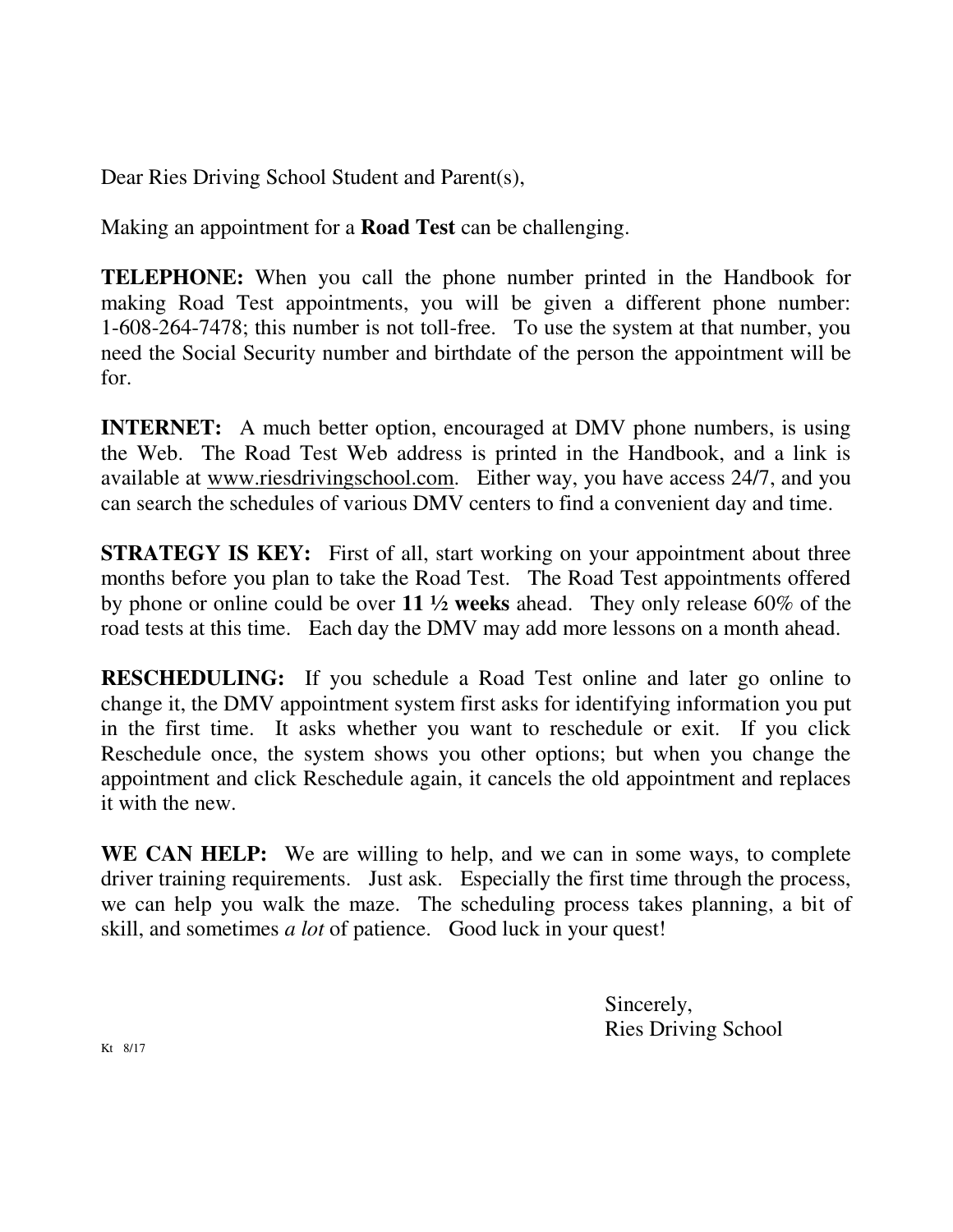# **SCHEDULE FOR DEPARTMENT OF MOTOR VEHICLES**

## **APPLETON**

711 W. Association Dr. Monday - Friday 8:30a – 4:45p

## **BEAVER DAM**

N7146 East Plaza Dr. (off Hwy 33) Monday - Friday 8:30a- 4:45p

## **BERLIN**

832 State Road 91 Monday & Wednesday, 7:00a – 5:00 p

# **CHILTON** 104 Southside Shopping Center Tuesday & Thursday, 7:00a – 5:00 p

## **FOND DU LAC** 833 S. Rolling Meadows Dr. Monday - Friday 8:30a- 4:45p

## **MANITOWOC**

3651 Dewey St. Monday - Friday 8:30a – 4:45p

## **OSHKOSH**

2301 Omro Rd. Monday - Friday 8:30a – 4:45p

## **PORTAGE**

260 Eastridge Dr. Tuesday & Thursday, 7:00a – 5:00p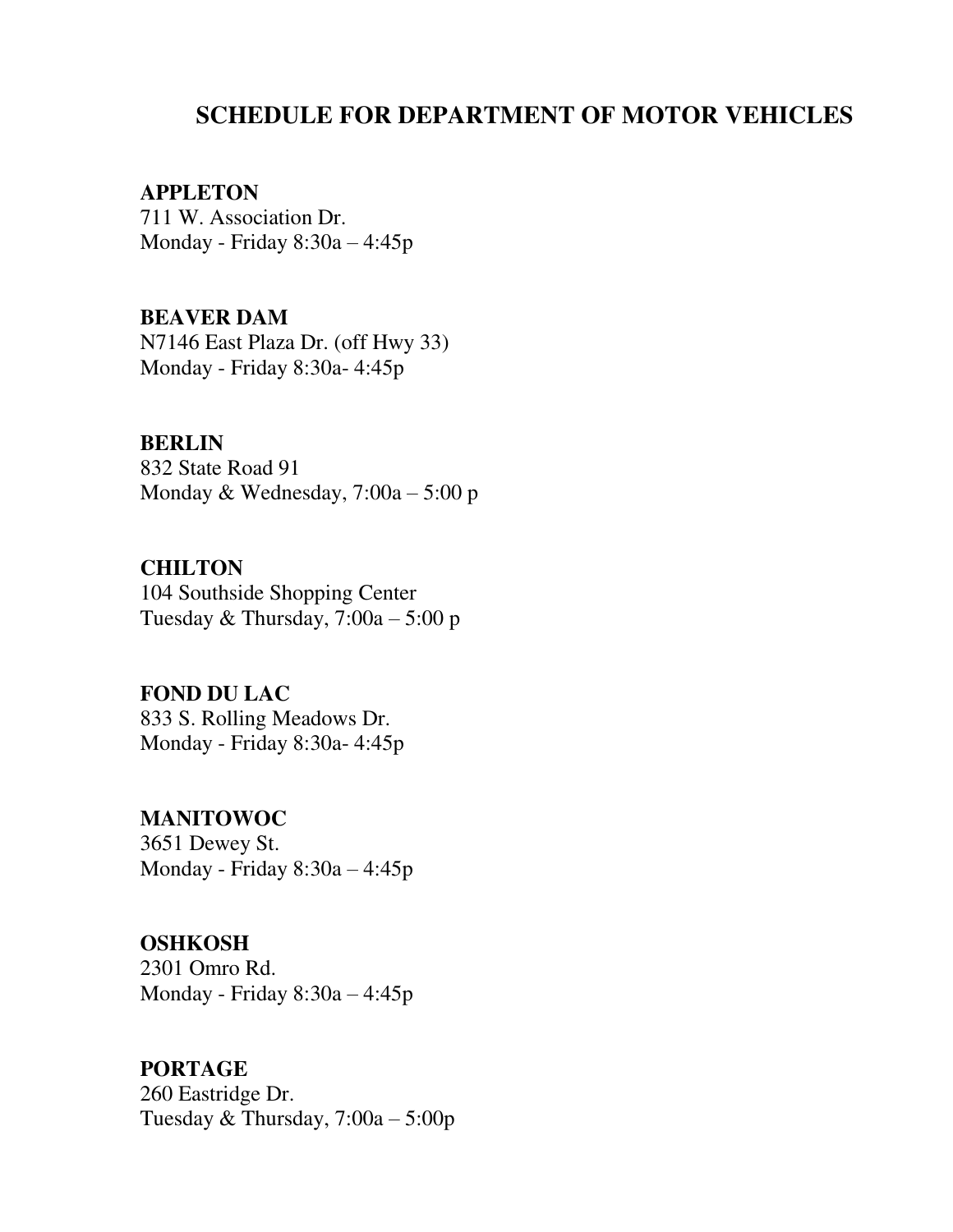# **SHEBOYGAN**

3603 Kohler Memorial Dr. Monday - Friday 8:30a – 4:45p

# **WAUTOMA**

715 W. Main Street Tuesday & Thursday,  $7:00a - 5:00p$ 

# **WEST BEND**

1516 W. Paradise Dr. Monday - Friday 8:30a - 4:45p

# **WESTFIELD**

438 Industrial Drive Monday & Wednesday, 7:00a – 5:00p

**ROAD TEST APPOINTMENTS: Visit our web site www.riesdrivingschool.com and click on Schedule Road Test Appointment; or go to the DMV web site http://www.dot.wisconsin.gov/drivers/drivers/schedule.htm.** 

**To contact a DMV, you can call 1-(800) 924-3570 or go the DMV web site http://www.dot.wisconsin.gov/drivers/index.htm.**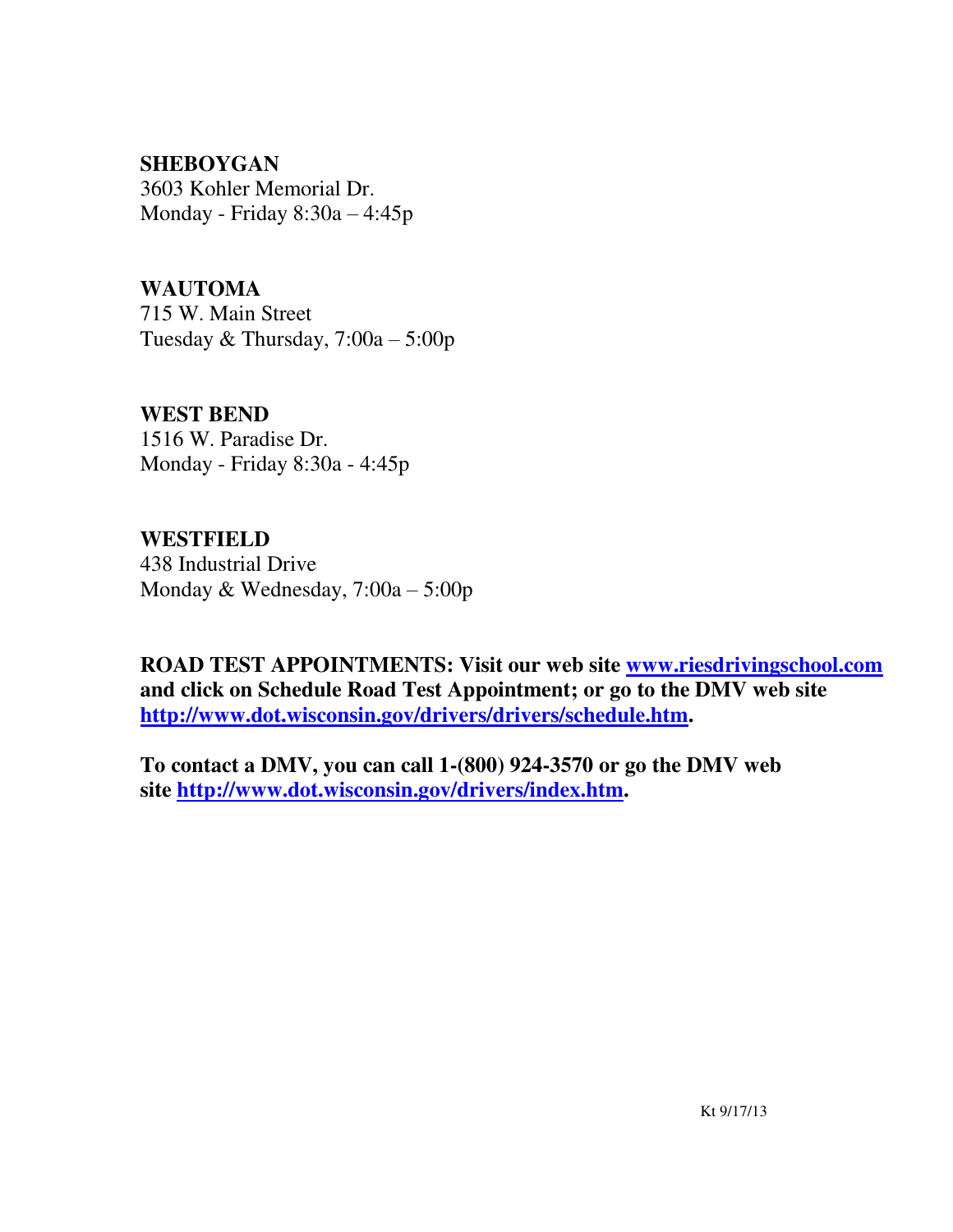# **ROAD TEST INFORMATION**  (The process of getting your Probationary License)

To make a Road Test appointment with the Department of Motor Vehicles, your best bet is to use their web site, www.dot.wisconsin.gov/drivers/drivers/schedule.htm or our web site, www.riesdrivingschool.com and click on the *Schedule Road Test Appointment* icon. Please have your **Social Security number** when making this appointment. The Department of Motor Vehicles will schedule road test appointments a maximum of eleven and a half weeks ahead. It generally takes four to six weeks to get an appointment, so plan accordingly. When planning, please keep in mind that you should not schedule your last Behind the Wheel lesson with Ries Driving School too close to this road test appointment. Ries Driving School may have difficulty scheduling your final lesson, due to weather cancellations and availability.

The day of your road test is very important, so you will want to be fully prepared. This means that your car can pass inspection; you are ready to perform your driving skills; and your paperwork is set too. We gave you a sheet in the temps envelope with tips about you and your car. Make sure you have the following items with you:

- 1. **Application Form** The application form should be properly filled out. You will need to sign the first line on Section D (Applicant Certification), certifying that you have not committed a moving violation in the past six months. Your sponsor's signature will need to be *notarized*. The office staff at Ries Driving School, or the examiners at the Motor Vehicle Department, can do notarizing.
- 2. **Social Security Card** If your social security card was scanned at the DMV when you went to get your temporary permit, you need not bring it again. If you are not sure, look at your temps. If you see a gold star at the top, you had your social security card scanned.

## 3. **Temporary Permit**

4. **\$43.00** - Payment for your license at the Motor Vehicles Department. If you are paying by check, please make the check out to *REGISTRATION FEE TRUST*. The DMV also accepts credit cards. You will have to pay the \$43.00 only after you pass the Road Test.

 Your *completion information* will be processed in the Ries office and sent electronically to the DMV; you do not need to sign a form. If you have any questions regarding the paperwork or the driving skills that you will be tested on, please contact Ries Driving School at 921-2846!

 Remember that we do offer a *Road Test Lesson*. The lesson includes half an hour of practice before your Road Test and the use of our car for the test. The charge is \$60.00 in Fond du Lac and \$120.00 out of town. Call to reserve a car or for more information!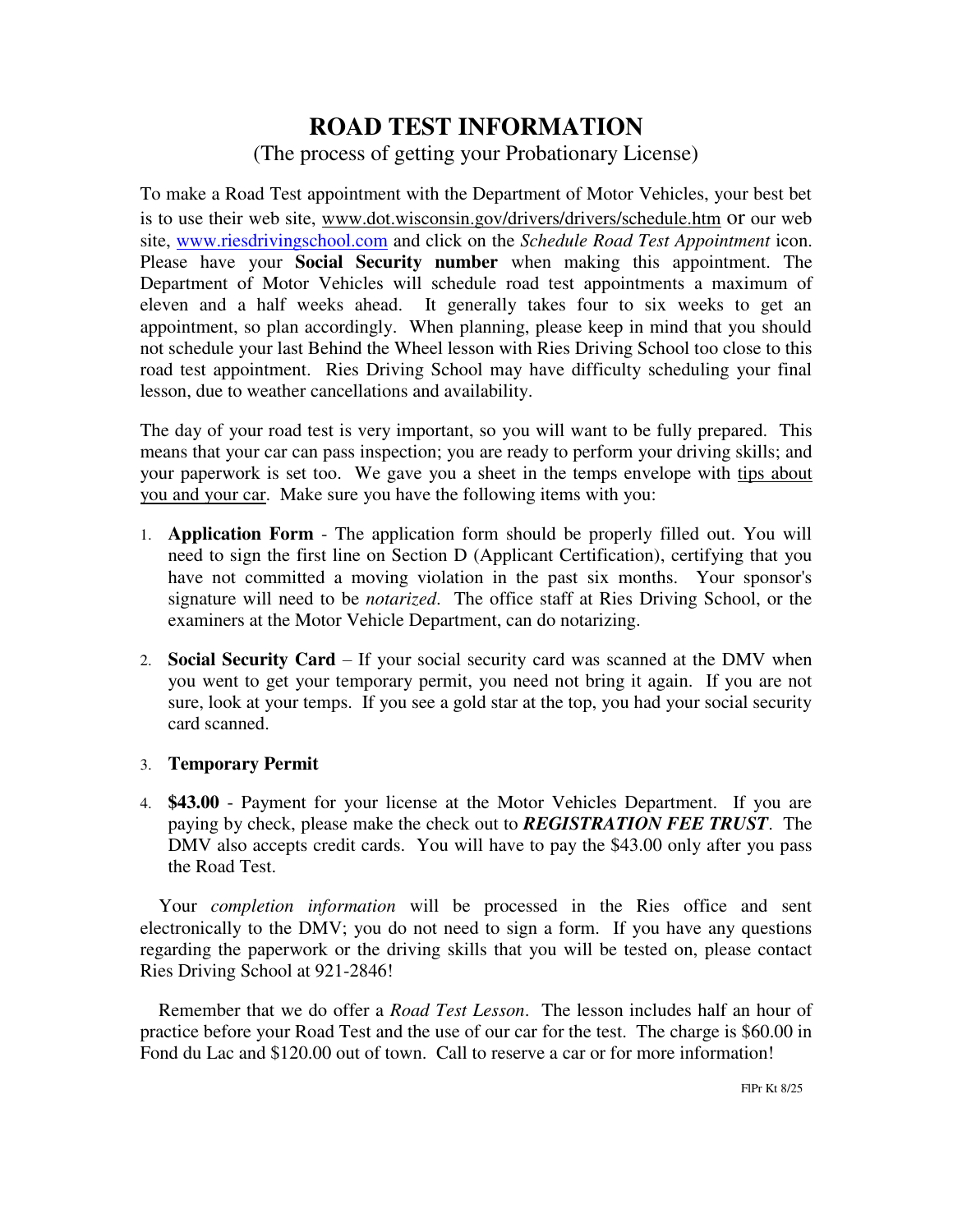## **WISCONSIN GRADUATED DRIVER LICENSING SUPERVISED DRIVING LOG**

Wisconsin Department of Transportation<br>HS-303 7/2021

 $HS-303$ 

Parents must certify that their student has obtained a minimum of 50 hours of supervised driving, with at least 10 hours at night. This form is provided for your convenience to keep track of driving time and experience. Each hour of supervised driving experience while accompanied by a qualified instructor may be considered as 2 hours of driving experience, with a maximum of 5 instructor-supervised hours able to be counted in this manner.

|                       | <b>DRIVING</b><br><b>ENVIRONMENT</b><br>(residential, city, |                                      | <b>CONDITIONS:</b><br>(sun, rain, snow,<br>dry, wet, icy, etc.) |         | <b>DRIVING TIME</b><br><b>HOURS/MINUTES</b> |              | <b>MENTOR:</b><br>$P = Parent$<br><b>PD</b> = Parent Designee |                                  |
|-----------------------|-------------------------------------------------------------|--------------------------------------|-----------------------------------------------------------------|---------|---------------------------------------------|--------------|---------------------------------------------------------------|----------------------------------|
| DATE &<br><b>TIME</b> | rural highway,<br>expressway, etc.)                         | * DRIVING SKILLS<br><b>PRACTICED</b> | Weather                                                         | Roadway | <b>Day</b>                                  | <b>Night</b> | $QI =$ Qualified Instructor                                   | <b>MENTOR</b><br><b>INITIALS</b> |
|                       |                                                             |                                      |                                                                 |         |                                             |              |                                                               |                                  |
|                       |                                                             |                                      |                                                                 |         |                                             |              |                                                               |                                  |
|                       |                                                             |                                      |                                                                 |         |                                             |              |                                                               |                                  |
|                       |                                                             |                                      |                                                                 |         |                                             |              |                                                               |                                  |
|                       |                                                             |                                      |                                                                 |         |                                             |              |                                                               |                                  |
|                       |                                                             |                                      |                                                                 |         |                                             |              |                                                               |                                  |
|                       |                                                             |                                      |                                                                 |         |                                             |              |                                                               |                                  |
|                       |                                                             |                                      |                                                                 |         |                                             |              |                                                               |                                  |
|                       |                                                             |                                      |                                                                 |         |                                             |              |                                                               |                                  |
|                       |                                                             |                                      |                                                                 |         |                                             |              |                                                               |                                  |
|                       |                                                             |                                      |                                                                 |         |                                             |              |                                                               |                                  |
|                       |                                                             |                                      |                                                                 |         |                                             |              |                                                               |                                  |
|                       |                                                             |                                      |                                                                 |         |                                             |              |                                                               |                                  |
|                       |                                                             |                                      |                                                                 |         |                                             |              |                                                               |                                  |
|                       |                                                             |                                      |                                                                 |         |                                             |              |                                                               |                                  |
|                       |                                                             |                                      |                                                                 |         |                                             |              |                                                               |                                  |
|                       |                                                             |                                      |                                                                 |         |                                             |              |                                                               |                                  |

Print additional copies of this driving log at wisconsindot.gov/Documents/dmv/shared/hs303.pdf or use the RoadReady mobile app to help you track hours of supervised driving.